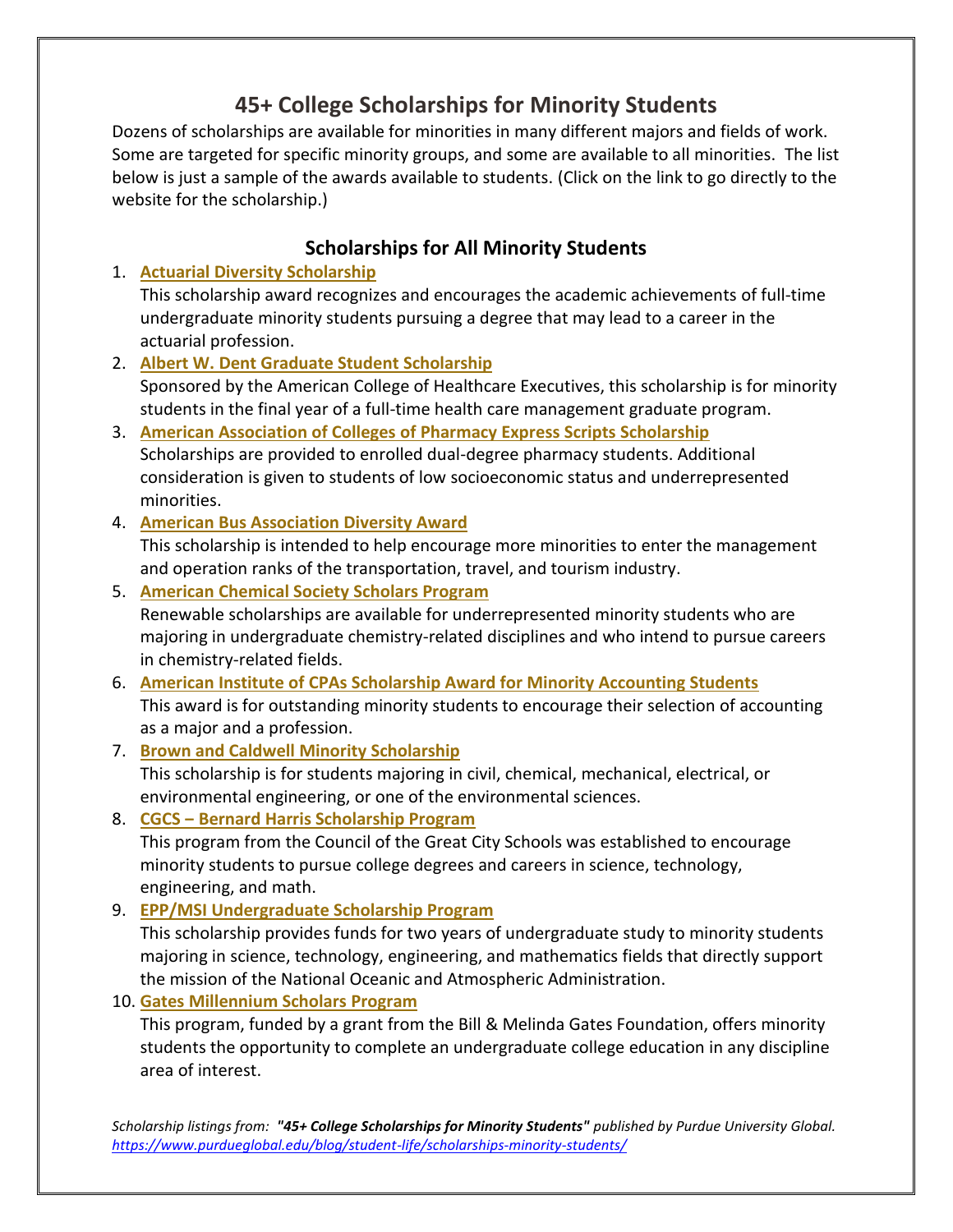#### 11. **[Illustrating Awesomeness Scholarship](https://nextdayanimations.com/scholarship/)**

Next Day Animations sponsors this scholarship opportunity for minority young women or gender non-conforming individuals "who are actively working to change the world."

- 12. **[Jackie Robinson Foundation Scholarship Award](https://www.jackierobinson.org/apply/)** This scholarship funds over four years to minority high school students showing leadership potential and demonstrating financial need.
- 13. **[Leon Bradley Scholarship Program](https://www.aaspa.org/leon-bradley-scholarship)**

The American Association of School Personnel Administrators sponsors this scholarship to encourage more minorities to enter teaching and school leadership roles.

14. **[Morgan Stanley Richard B. Fisher Scholarship Program](https://www.morganstanley.com/people-opportunities/students-graduates/programs/diversity/morgan-stanley-richard-b-fisher-scholarship-program-north-america)**

This program from Morgan Stanley offers minority students a financial scholarship for exceptional academic achievement after acceptance of a summer internship.

15. **[NACME Collegiate Scholarships](https://www.nacme.org/scholarships)**

These series of scholarships from the National Action Council for Minorities in Engineering offer help for engineering and computer students.

- 16. **[The LAGRANT Foundation Undergraduate Scholarships](https://www.lagrantfoundation.org/Scholarship%20Program)**This scholarship is for minority students majoring in a field of study that has an emphasis on advertising, marketing, or public relations.
- 17. **[United Methodist GBHEM Racial-Ethnic Specific Scholarships](https://www.purdueglobal.edu/www.gbhem.org/loans-scholarships/scholarships/list-of-scholarships/#racial-ethnic)** These scholarships are offered to minority members of the United Methodist Church.

## **Scholarships for African Americans**

1. **[Blacks at Microsoft Scholarship](https://www.microsoft.com/en-us/diversity/programs/blacks-scholarships.aspx)**

This scholarship is for high school seniors who plan to pursue a bachelor's degree in engineering, computer science, computer information systems, or select business programs such as finance, business administration, or marketing.

2. **[NAACP Legal Defense and Educational Fund, Inc.](https://www.naacpldf.org/about-us/naacp-scholarships/)**

These scholarships from the NAACP's Legal Defense and Educational Fund are intended to help students with financial need to stay in school and successfully complete their bachelor's degree.

- 3. **[National Black MBA Association Scholarships](https://nbmbaa.org/scholarships/)** Several scholarships are offered by this national association for MBAs.
- 4. **[Ron Brown Scholar Program](https://www.ronbrown.org/section/apply/program-description)**

This scholarship program provides academic scholarships, service opportunities, and leadership experiences.

#### **Scholarships for Asian Americans**

#### 1. **[APIA Scholars](https://apiascholars.org/scholarship/apia-scholarship/)**

The Asian & Pacific Islander American Scholars program offers awards to Asian Americans who are the first in their families to attend college.

#### 2. **[AANAPISI Scholarship Program](https://apiascholars.org/scholarship/aanapisi-scholarship/)**

This program works with Asian American and Native American Pacific Islander-Serving Institutions to provide scholarships at partner campuses.

*Scholarship listings from: "45+ College Scholarships for Minority Students" published by Purdue University Global. <https://www.purdueglobal.edu/blog/student-life/scholarships-minority-students/>*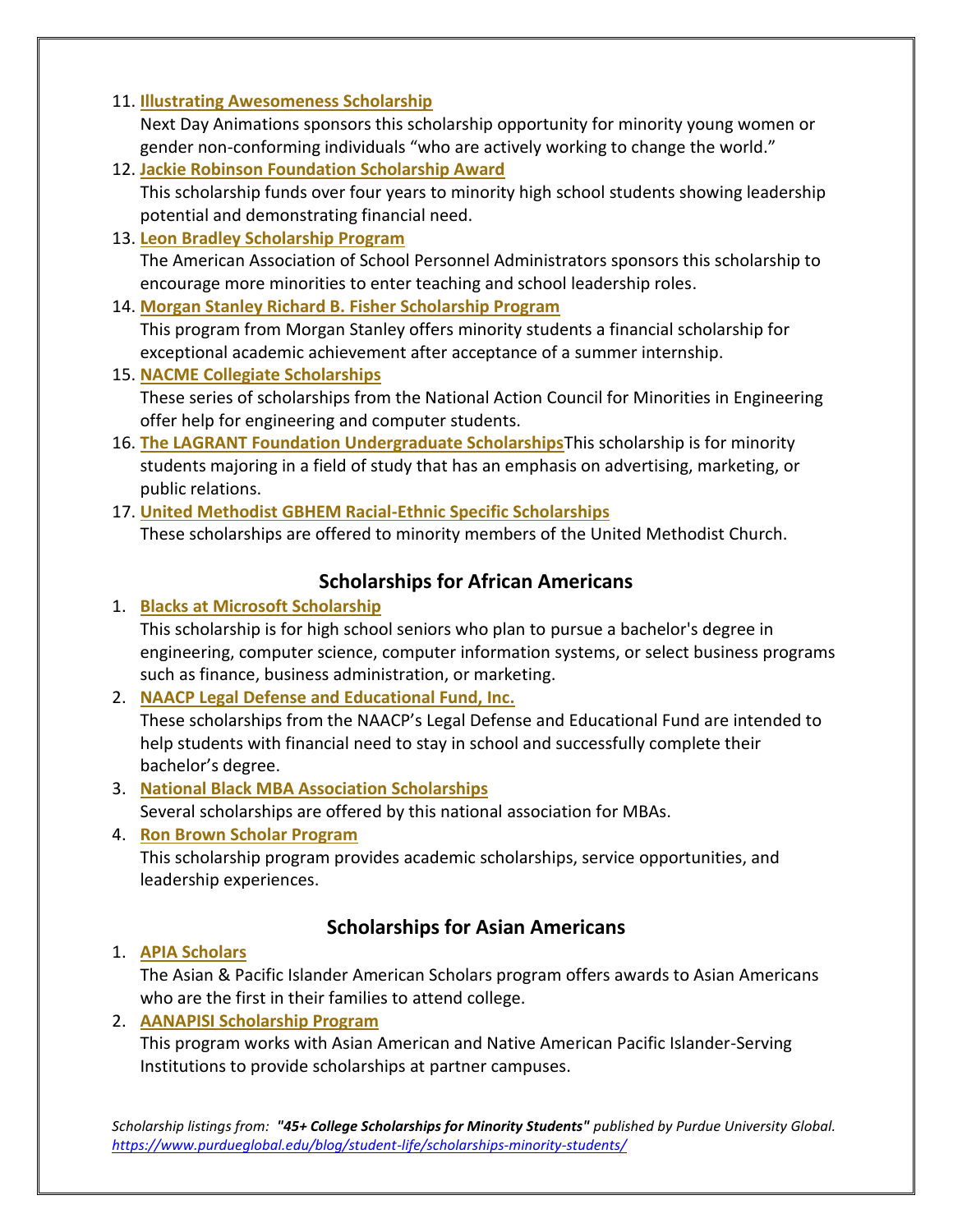#### 3. **[Asian Pacific Fund](http://asianpacificfund.org/what-we-do/scholarships/)**

This group offers 10 scholarships to help undergraduate and graduate students achieve their education goals.

- 4. **[Korean Ancestry Grants](https://dingwallfoundation.org/grants/)** These grants from The Dingwall Foundation are intended for Asian Americans, with a preference for those of Korean ancestry.
- 5. **[U.S. Pan Asian American Chamber of Commerce Scholarships](https://uspaacc.com/programs/education/college-scholarships)**

These scholarships are offered to high school seniors nationwide for their post-secondary education.

### **Scholarships for Latino Students**

- 1. **[Café Bustelo El Café Del Futuro Scholarship Essay Contest](https://www.cafebustelo.com/en/scholarship)** This contest is for Latino students students in all majors. College students with a passion for community involvement and furthering their education are given priority.
- 2. **[Congressional Hispanic Caucus Institute](https://chci.org/programs/)** This organization offers several fellowships and internships for college students.
- 3. **[Hispanic Scholarship Consortium Scholarship Program](https://www.hispanicscholar.org/apply)** This program is open to graduating high school seniors, undergraduates, and graduate students. Several scholarships are available.
- 4. **[Hispanic Scholarship Fund](https://hsf.net/en/scholarships/programs/general-college-scholarships)**

This scholarship is available for high school seniors, undergraduate students, community college students transferring to four-year universities, and graduate students.

5. **[McDonald's HACER National Scholarship Program](https://www.mcdonalds.com/us/en-us/community/hacer.html)**

This program offers aid to students eligible to attend a two- or four-year college or university with a full-time course of study.

## **Scholarships for Native Americans**

1. **[AAIA Scholarships](https://www.indian-affairs.org/scholarships.html)**

These scholarships from the Association on American Indian Affairs are available to students enrolled with their respective tribe, whether federally recognized or non-federally recognized.

2. **[AIEF Scholarship Programs](http://www.nativepartnership.org/site/PageServer?pagename=aief_services_scholarships)**

The American Indian Education Fund offers scholarships for graduate and undergraduate American Indians and Alaskan Natives.

#### 3. **[American Indian College Fund Full Circle Scholarship](https://collegefund.org/students/scholarships/)**

This organization provides scholarships to American Indian and Alaska Native college students seeking undergraduate and graduate degrees at tribal colleges, nonprofit, and accredited schools.

#### 4. **[American Indian Nurse Scholarship Awards](https://nscda.org/ains/)**

These scholarships are given with the help of the National Society of The Colonial Dames of America. Winners are expected to return to work among their people to help improve health care.

*Scholarship listings from: "45+ College Scholarships for Minority Students" published by Purdue University Global. <https://www.purdueglobal.edu/blog/student-life/scholarships-minority-students/>*